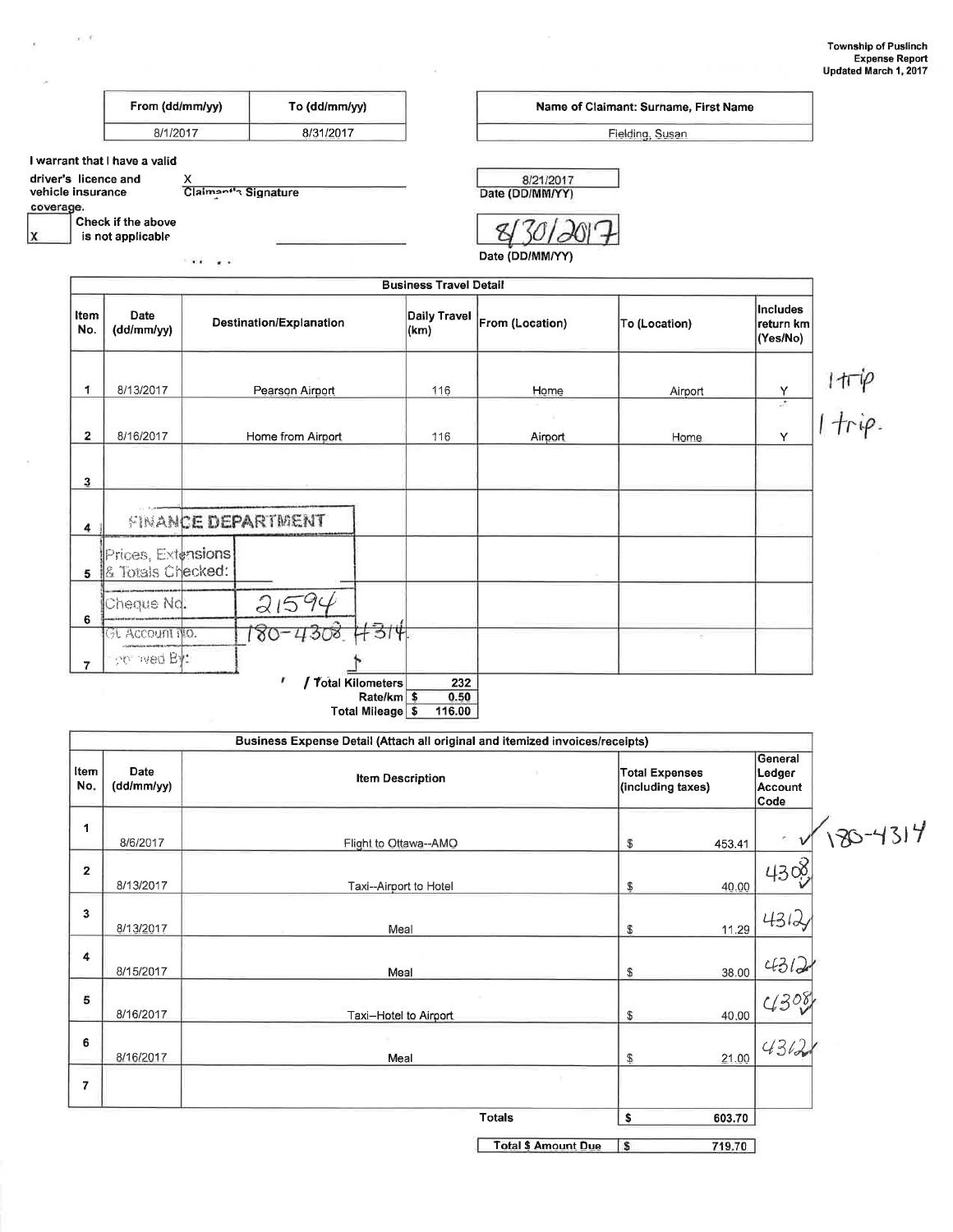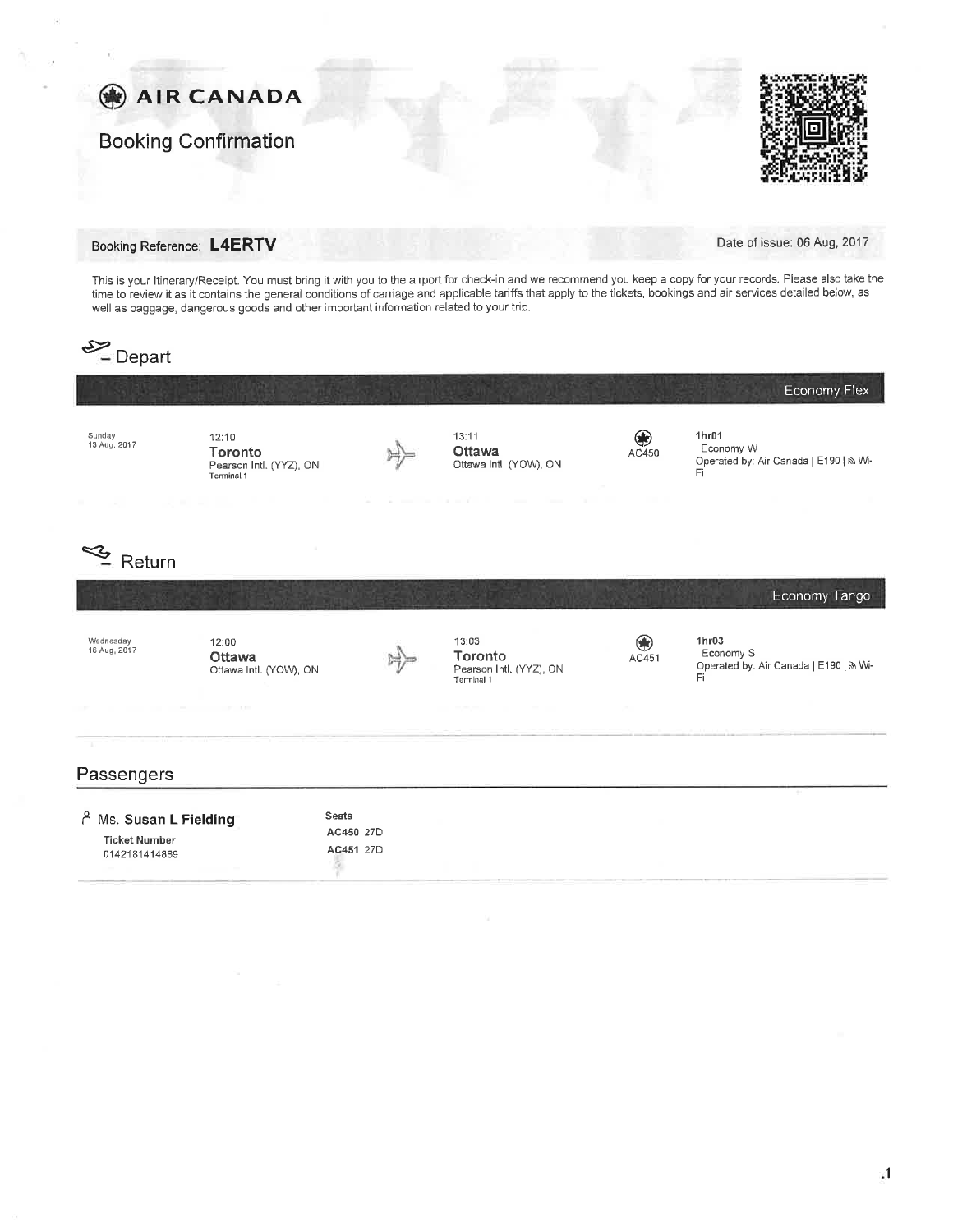# Purchase summary

ū

| Credit/Debit Card ***********8958                         |                                                          | <b>1adult</b>           |
|-----------------------------------------------------------|----------------------------------------------------------|-------------------------|
| Amount paid: \$464.71<br><b>Tax information</b><br>1adult | Aut Transportation Charges                               |                         |
| Canada Harmonized Sales Tax (GST/HST #10009-2287 RT0001)  | <b>Base Fare</b>                                         | 315.00                  |
| \$53.46                                                   | Surcharges                                               | 24.00                   |
|                                                           | F<br>Taxes fees and charges                              |                         |
|                                                           | Canada Harmonized Sales Tax (GST/HST #10009-2287 RT0001) | 52,16                   |
|                                                           | Air Travellers Security Charge                           | 14.25                   |
|                                                           | Airport Improvement Fee - Canada                         | 48.00                   |
|                                                           | Total airfare and taxes before options (per passenger)   | \$45341                 |
|                                                           | Number of passengers                                     |                         |
|                                                           | Total                                                    | \$45341                 |
|                                                           | Seat selection<br>⋟                                      |                         |
|                                                           | MS Susan L Fielding                                      |                         |
|                                                           | AC451: 27D - Standard Seat (Aisle)                       | 10.00                   |
|                                                           | Canada Harmonized Sales Tax (GST/HST #10009-2287 RT0001) | 1,30                    |
|                                                           | Total with options and seat selection fee:               | $S_{464}$ <sup>71</sup> |
|                                                           | GRAND TOTAL (Canadian dollars)                           | \$46471                 |
|                                                           |                                                          |                         |

 $\mathbb{C}$ 

### Check-in and boarding gate deadlines

#### Within Canada

90 minutes

Recommended check-in time<br>You should check in no later than the times indicated at left. This will ensure you have plenty of time to check in, drop off your checked bags and pass through security.

present communication



 $minutes$ 

Check-in and baggage drop-off deadline<br>You must have checked in, obtained your bearding pass and deposited all checked bags at the baggage drop-off counter before the end of the check-in period for your flight.

Boarding gate deadline<br>You must be present at the boarding gate before it closes.

1. From Toronto City Airport (YTZ) - Check-in and baggage drop-off deadline: 20 minutes,

| <b>FINANCE DEPARTMENT</b>               |      |
|-----------------------------------------|------|
| Prices, Extensions<br>& Totals Checked: |      |
| Cheque No.                              |      |
| GL Account No.                          | 4314 |
| Approved By:                            |      |